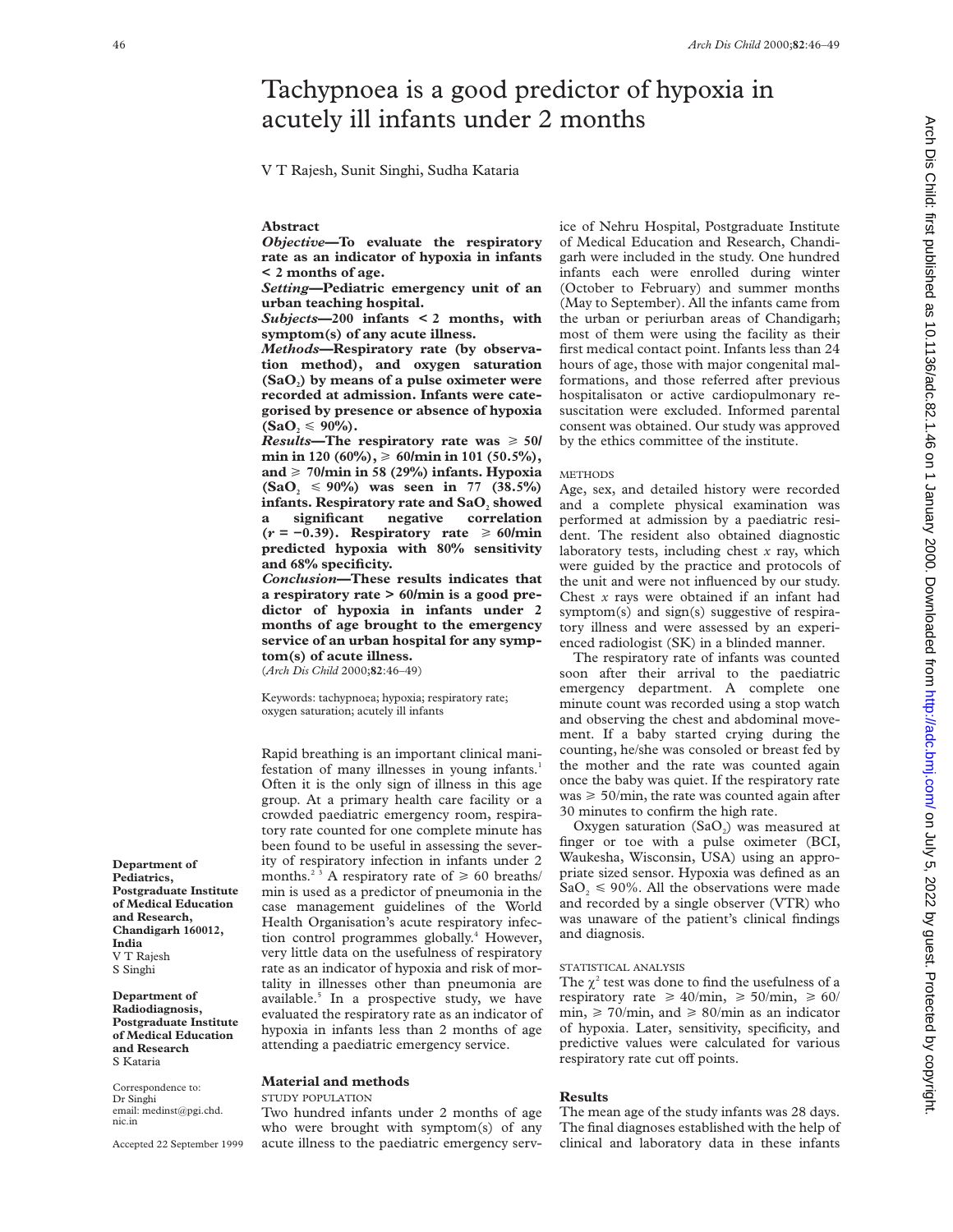

*Figure 1 Scatter diagram showing the correlation between the respiratory rate and oxygen saturation.*

were as follows: pneumonia, 68 (34%); septicaemia (suspected and culture positive), 24 (12%); meningitis, 27 (13.5%); congenital heart disease, 12 (6%); congestive cardiac failure, seven; birth asphyxia, 16 (8%); hypocalcaemic seizures, six (3%); bronchiolitis, four (2%); acute gastroenteritis, five (2.5%); upper respiratory infection, five (2.5%); neonatal jaundice, seven (3.5%); and miscellaneous, 29 (14.5%). Ten infants had more than one primary diagnosis—for example, congenital heart disease with congestive heart failure or pneumonia with pneumothorax.

Of the 200 infants, 77 (38.5%) had hypoxia  $(SaO<sub>2</sub> \le 90\%)$ . The respiratory rate was  $\ge 40/$ min in 152 (76%),  $\geq 50$ /min in 120 (60%), and  $\geq 60$ /min in 101 (50.5%) infants. A significant negative correlation was seen between the respiratory rate and  $SaO<sub>2</sub>$  ( $r = -0.39$ ;  $p < 0.001$ ; fig 1). The proportion of infants having a respiratory rate  $\geq 50/\text{min}$ ,  $\geq 60/\text{min}$ , and  $\geq 70$ /min was significantly higher in infants with hypoxia compared with those with SaO<sub>2</sub> > 90% (p < 0.001; table 1). A respiratory rate  $\geq 60$ /min had the best balance of sensitivity and specificity for hypoxia (table 1). A respiratory rate  $\geq 70$ /min was 17% more specific but 30% less sensitive than a respiratory rate  $\geq 60$ /min (table 1).

Thirty two (16%) of the 200 study infants died; 72% of these infants had a respiratory rate  $\geq 60$ /min at initial evaluation, whereas

*Table 1 Sensitivity, specificity, and predictive values of a respiratory rate (RR)* > *40/min,* > *50/min,* > *60/min,* > *70/min, and* > *80/min for hypoxia in 200 acutely ill infants*

| RR (breaths/min)    | Hypoxia |                                 |                 |                    | Predictive value (%) |          |
|---------------------|---------|---------------------------------|-----------------|--------------------|----------------------|----------|
|                     | Present | Absent<br>$(n = 77)$ $(n = 13)$ | Sensitivity (%) | Specificity $(\%)$ | Positive             | Negative |
| $\geq 40$ (n = 152) | 74      | 78                              | 96              | 37                 | 49                   | 94       |
| $\geq 50$ (n = 120) | 70      | $50*$                           | 91              | 59                 | 58                   | 91       |
| $\geq 60$ (n = 101) | 62      | $39*$                           | 80.5            | 68                 | 61                   | 85       |
| $\geq 70$ (n = 58)  | 39      | $19*$                           | 51              | 85                 | 67                   | 73       |
| $\geq 80$ (n = 25)  | 17      | 8                               | 22              | 99                 | 68                   | 66       |

*Table 2 Sensitivity and specificity of respiratory rate* > *60/min and presence of hypoxia to predict the outcome*

|                                            | Outcome  |           | Sensitivity |                    |
|--------------------------------------------|----------|-----------|-------------|--------------------|
|                                            | Died     | Survived  | $($ %)      | Specificity<br>(%) |
| Respiratory rate<br>$\geq 60$ (n = 101)    | 23       | $78*$     | 72          | 54                 |
| $< 60 (n = 99)$<br>Oxygen saturation       | 9        | 90        |             |                    |
| $< 90\%$ (n = 77)<br>$\geq 90\%$ (n = 123) | 17<br>15 | 60<br>108 | 53          | 64                 |

*of 200 acutely ill infants less than 2 months old*

 $^\star \! {\rm p} < 0.05; \chi^{\rm 2}$  test.

 $SaO<sub>2</sub> \le 90\%$  was recorded in only 53% of the infants who died ( $p < 0.05$ ; table 2).

## **Discussion**

The detection and effective management of hypoxia is an important aspect of the clinical management of acutely ill infants. Published data on the subject are not clear about whether there is a reliable correlation between the respiratory rate and the presence of hypoxia in very young infants with acute symptoms. Using a pulse oximeter,<sup>6</sup> which has been accepted for the detection of hypoxia, $7-10$  we found that a respiratory rate  $\geq 60$  was a sensitive and reasonably specific predictor of hypoxia in acutely ill infants brought to the paediatric emergency service of an urban health facility in a tropical developing country. Although a respiratory rate  $\geq 70$ /min was marginally more specific, it was remarkably less sensitive than a respiratory rate  $\geq 60$ /min. Moreover, a significant negative correlation was seen between the respiratory rate and SaO<sub>2</sub>.

Studies looking for simple clinical signs and the respiratory rate as predictors of hypoxia in infants less than 2 months are scarce. Almost all the published studies that have evaluated the respiratory rate as a predictor of hypoxia were conducted on children with acute lower respiratory infection between 2 months and 5 years of age.7–12 Some of these were conducted at high altitude and found a high respiratory rate to be a useful predictor of hypoxia,<sup>8 10 12</sup> whereas others did not.<sup>7 11 13</sup> Onyango and colleagues<sup>10</sup> did include 45 infants less than 2 months of age in their study, but did not find any significant relation between the presence of hypoxia and a respiratory rate  $\geq 70$ /min. Our study therefore provides useful information on the subject.

Our findings might help in the selection of sick infants for oxygen treatment in a busy emergency room, especially in urban hospitals without an oximeter and where oxygen is not freely available. The World Health Organisation has made recommendations for oxygen treatment of patients with acute lower respiratory infection in places with free or limited availability of oxygen based on specific respiratory signs such as chest indrawing, grunting, cyanosis, etc. However, oxygen might be required by infants who have sepsis, heart failure, meningitis, shock, and other conditions, but who do not have the above mentioned respiratory signs. A respiratory rate  $\geq 60$  might be a useful indicator in such patients.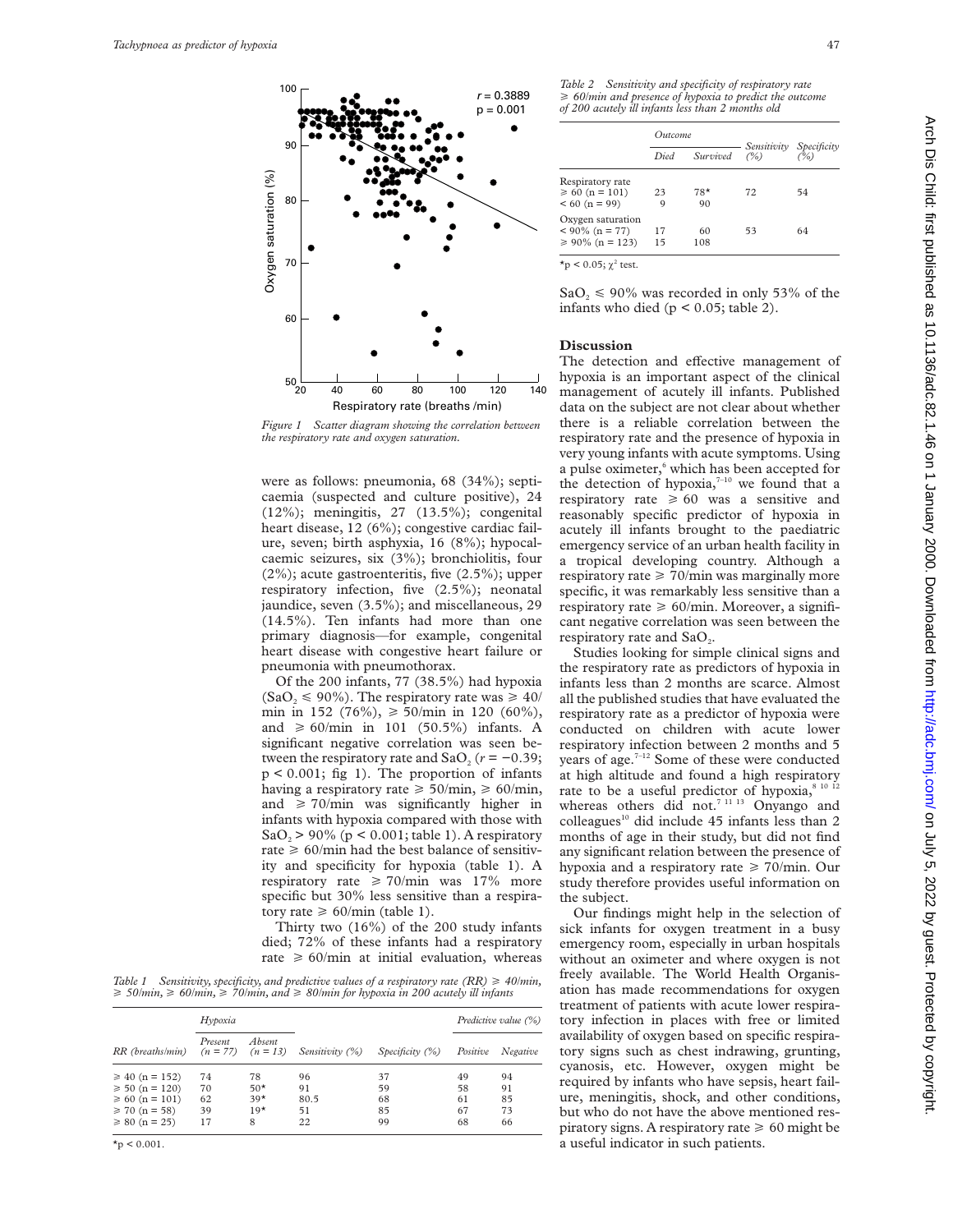In a large series of 1007 babies under 6 months, 709 of whom were brought to hospital for assessment of an acute illness and 298 were normal babies seen at home, the respiratory rate did not show any correlation with illness severity. <sup>5</sup> However, the mean respiratory rate of awake babies in this study was 61 breaths/min both at hospital and at home. It is possible that such high normal respiratory rates were because of the short counting time (only 15 seconds), the lack of reconfirmation of high respiratory rates by a second count, and stimulation of the child caused by placing of a hand or stethoscope on the chest for counting the respiratory rate. These fallacies related to counting were eliminated in our study by counting the respiratory rate for a full one minute by observation and not touching the chest/abdomen, and a repeat count after 30 minutes if the initial respiratory rate was  $\geq 50/$ min.

By studying patients who were brought to hospital for assessment of illness we might have been looking at a population skewed in favour of serious illness. Nonetheless, our investigation has met the objective to evaluate the respiratory rate as an indicator of hypoxia in the infants who are brought to a health care facility and by implication were considered unwell by their parents. We do acknowledge that the sensitivity and specificity of the respiratory rate as an indicator of hypoxia might not be same in a community setting, but our findings should be helpful in planning a community based study on the subject. In a large longitudinal study, we found that the mean respiratory rate of healthy Indian infants under 2 months of age counted by the observation method is 42–43 breaths/min, and less than 9% of these infants had a respiratory rate  $\geq 60$ /min.<sup>14</sup>

We conclude that acutely ill infants under 2 months of age presenting at an urban paediatric emergency service with a respiratory rate  $\geq 60$ /min should be considered hypoxic and treated with oxygen if the facility to measure SaO <sup>2</sup> is not available. More data might be needed before recommending the application of these findings at the primary health care level and in remote places in developing countries.

- 1 Morley CH, Thronton AJ, Cole TJ, *et al*. Interpreting the symptoms and signs of illness in infants. *Recent Advances in Paediatrics* 1990; **9**:137–55.
- 2 Berman S, Simoes EAF. Respiratory rate and pneumonia in infancy. *Arch Dis Child* 1991;**66**:81–4.
- 3 Singhi S, Dhawan A, Kataria S, Walia BNS. Clinical signs of pneumonia in infants under 2 months. *Arch Dis Child* 1994;**70**:413–17.
- 4 World Health Organisation. Program for control of acute respiratory infections. Acute respiratory infections in children: case management in small hospitals in developing countries. Geneva: WHO/ARI/90.5, 1990.
- 5 Morley CJ, Thornton AJ, Fowler MA, Cole TJ, Hewson PH. Respiratory rate and severity of illness in babies under 6 months old. *Arch Dis Child* 1990;**65**:834–7.
- 6 Clark JS, Votteri B, Ariagno RL, *et al.* Noninvasive assessment of blood gases. *Am Rev Respir Dis* 1992;**145** : 220–32.
- 7 Mullholland EK, Olinsky A, Shann FA. Clinical findings and severity of acute bronchiolitis. *Lancet* 1990;**335**:1259– 61.
- 8 Reuland DS, Steinhoff MC, Gilman RH, et al. Prevalence and prediction of hypoxemia in children with respiratory infections in the Peruvian Andes. *J Pediatr* 1991;**119** : 900–6.
- 9 Thilo EH, Moore BP, Berman ER, *et al*. Oxygen saturation by pulse oximetry in healthy infants at an altitude of 1610 m (5280 ft). What is normal? *Am J Dis Child* 1991;**145**:1137–40.
- 10 Onyango FE, Steinhoff MC, Wafula EM, et al. Hypoxaemia in young Kenyan children with acute lower respiratory<br>infection *RM*<sup>4</sup> 1993:306:612-15
- 11 Margolis PA, Ferkol TW, Marsocci S, et al. Accuracy of clinical examination in detecting hypoxemia in infants with respiratory illness. *J Pediatr* 1994;**124**:552–60.
- 12 Duke T, Lewis D, Heegaard W, *et al*. Prediciting hypoxia in children with acute lower respiratory infection: a study in the highlands of Papua New Guinea. *J Trop Pediatr* 1995;**41**:196–201.
- 13 Weber MW, Usen S, Palmer A, Jaffar S, Mullholland EK. Predictors of hypoxia in hospital admissions with acute lower respiratory tract infection in a developing country. *Arch Dis Child* 1997;**76**:310–14. 14 Bhandari A, Singhi S, Bhalla A, Narang A. Respiratory rate
- of Indian infants under 2 months of age. *Ann Trop Paediatr* 1998;**18**:329–34.

#### **Commentary**

In a hospital in the industrialised world, endowed with specialist medical and nursing staff and sophisticated monitoring equipment, information is integrated from a number of sources in reaching a diagnosis and implementing a management plan. The situation is quite different in many parts of the developing world where rural health care workers take responsibility for much acute illness in childhood, relying on simple clinical observations without access to radiography, oximetry or the luxury of a functioning telephone with which to contact a more senior colleague. In these circumstances, simple algorithms are required. With minor qualifications, in the absence of respiratory symptoms, fever becomes malaria and in the presence of respiratory symptoms, tachypnoea becomes pneumonia.

These two papers address a topic with a long and controversial history: the significance of tachypnoea. This is a beguilingly simple physical sign but, as both papers point out, to obtain a reliable estimate of respiratory rate, a carefully standardised procedure should be followed. Although one may criticise certain aspects of the methodology of both studies, their conclusions that tachypnoea in the first 2 months of life is under some circumstances a surrogate for hypoxaemia and that tachypnoea is a moderately specific and sensitive sign of pneumonia, are both important. But how should these imprecise associations be translated into practical guidelines for action? The WHO management guidelines for acute respiratory infections in children use tachypnoea as a critical guide to management. These two studies might usefully contribute to minor revisions to some of its recommendations.

For instance, the observations by Palafox and colleagues that tachypnoea was not a reliable feature of "pneumonia" (that is, radiological changes in a child with respiratory symptoms) when symptoms had been present for less than 3 days, would be a useful cautionary message to those who might feel that the absence of tachypnoea inevitably meant the absence of pneumonia. Others, including Singhi *et al*, <sup>1</sup> have pointed out that clinical features other than tachypnoea, such as "difficult breathing" or indrawing reported by the child's mother, may be equally useful. The implication is that tachypnoea alone is insufficiently robust.